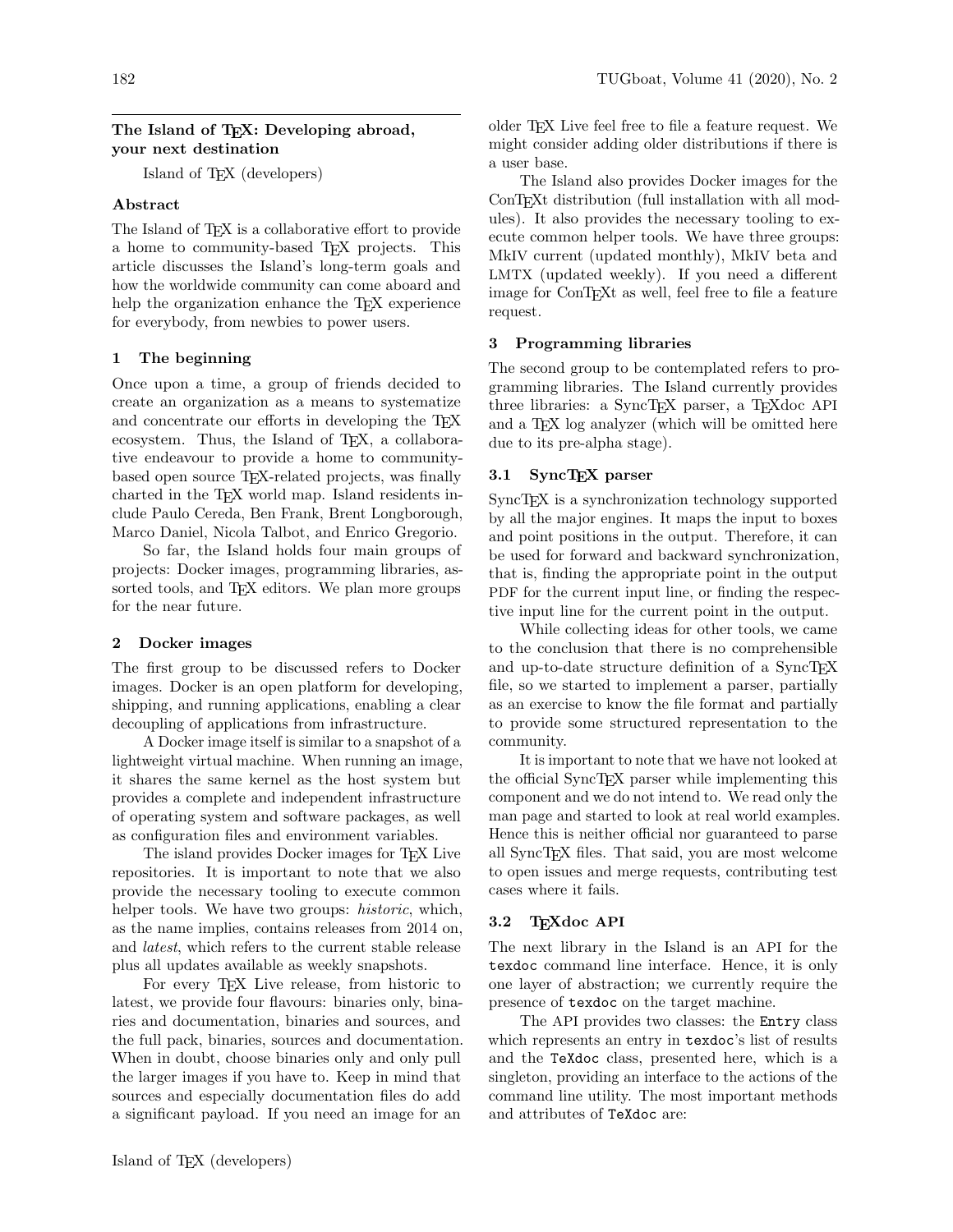- isAvailable to check whether texdoc is in the system path,
- version to get the version string of the texdoc installation,
- getEntries to get a list containing all entries from the result set of a texdoc query given the provided keyword, and
- view to view the resource specified by an entry; it returns a boolean to report whether the process exited successfully.

#### 4 TEX-related tools

The third group in the Island refers to TEX-related tools. We currently hold four projects: TEXprinter, TEXplate, checkcites and arara.

### 4.1 TEXprinter

TEXprinter is an application designed for the purpose of printing threads from the TEX community at StackExchange. It can print threads in PDF and TEX formats. The PDF output is provided by the iText library. It is a quick option if you do not intend to customize the output. If the thread has images, they are embedded in the final result.

The T<sub>EX</sub> option is recommended if you want to format the code the way you like. It basically uses the article document class, the listings package and a fairly straightforward approach. If the thread has images, they are downloaded to the current directory and correctly referenced in the document. Of course, you need to compile it.

TEXprinter ships as a standalone JAR file with dependencies. There is no need to install it, simply download the JAR file from the project repository and execute it. Keep in mind that it needs the Java virtual machine installed.

### 4.2 TEXplate

The next project in the Island is TEXplate, a tool for creating document structures based on templates. The application name is a word play on  $TEX$  and template, so the purpose may be clear: we want to provide an easy and straightforward framework for reducing the typical code boilerplate when writing TEX documents. Also note that one can easily extrapolate use beyond articles and theses.

The application is powerful enough to generate any text-based structure given that a corresponding template exists. T<sub>E</sub>Xplate can also be used for package writers in generating automated tests. The tool is already available in your favourite TEX distribution.

#### 4.3 checkcites

The third project in the Island is checkcites, a Lua script written for the purpose of detecting unused or undefined references from both auxiliary or bibliography files. We use the term *unused reference* to mean a reference present in the bibliography file but not cited in the T<sub>E</sub>X file. The term undefined reference is exactly the opposite, that is, the item cited in the TEX file, but not present in the bibliography file. The script supports two backends, BibTFX and biber, and can detect files from your T<sub>F</sub>X tree.

### 4.4 arara

Finally, the fourth project in the Island is arara, the cool TEX automation tool. This is probably our most well-known and widespread project, as well as the oldest one.

arara is a TEX automation tool based on rules and directives. It gives you a way to enhance your T<sub>E</sub>X experience. The tool is an effort to provide a concise way to automate the daily TEX workflow for users and also package writers. Users might write their own rules when the provided ones do not suffice. arara is currently at version 5.1.3; some noteworthy features of version 5 include:

- Support for working directory: users may now specify their working directory by specifying a command line option, so commands will run from a different directory than the directory arara launched in. This is especially useful when calling a T<sub>E</sub>X engine as they resolve files against the working directory.
- Support for processing multiple files: arara is able to compile multiple files at once by providing multiple files as arguments. Please note that they should reside in the same working directory. Every other kind of compilation of multiple files is restricted by the mechanisms of the running programs.
- Updated rule pack: arara features more than 60 rules ready for use, including TEX engines (with support for both stable and development branches) and assorted tools for graphics, bibliography, indexing, cleaning and conversion between file formats. A typical user might rely just on this pack, without the need of writing a custom rule.

Version 5.1 of arara is already available in T<sub>F</sub>X Live 2020. Simply execute arara in your terminal and have fun. The Island has an interesting workflow for arara. When a new version is ready to be released, we simply tag it and GitLab will build a CTAN release. Our build script compiles and packages the